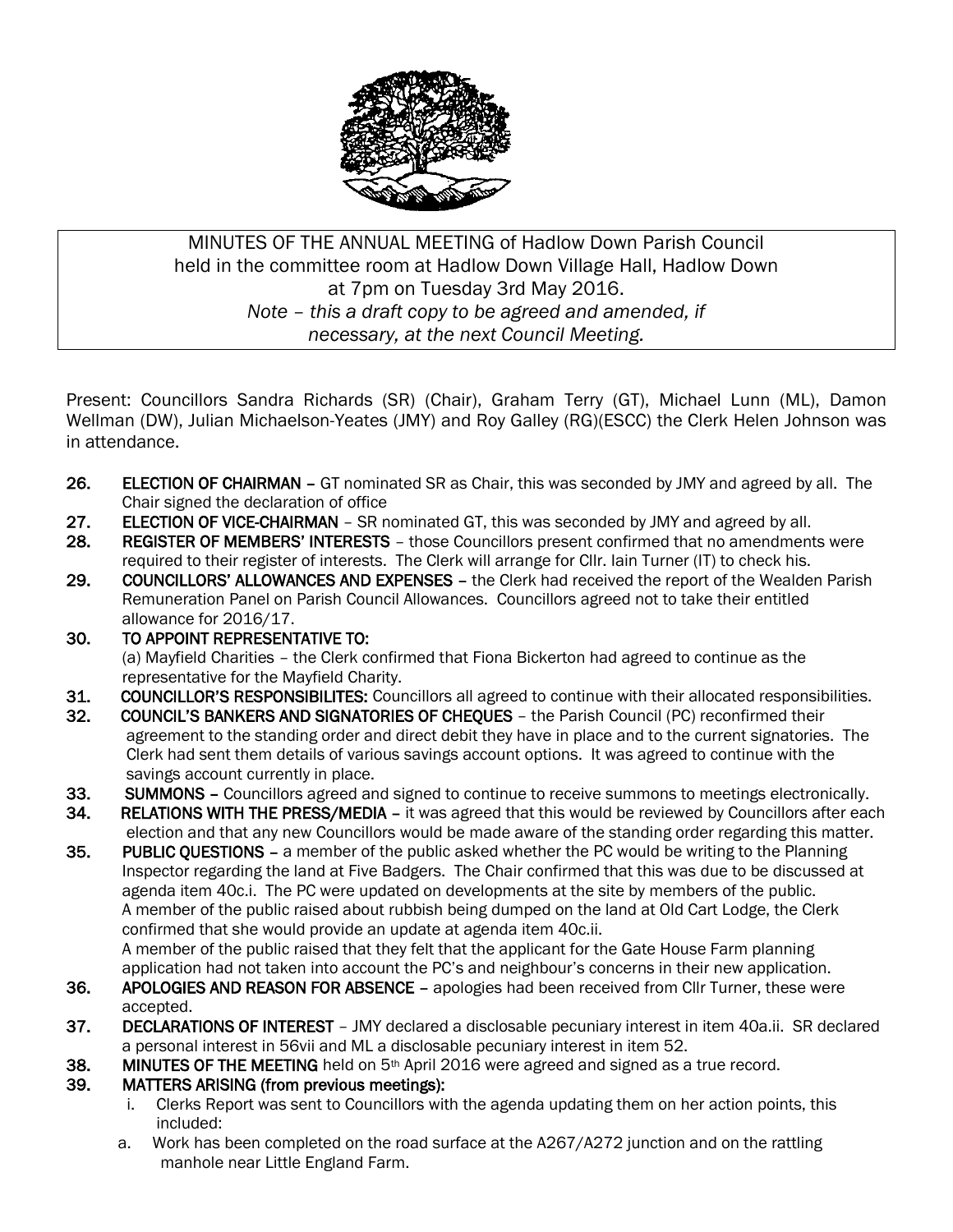- b. Highways have investigated the drainage between Civvers and Five Chimneys Lane and have advised that there are no apparent issues, they will continue to monitor.
- c. Defibrillator training had been offered by the TN22 club, which some villagers attended. The Clerk won't be organizing any further training.
- d. ESCC drainage team carried out a drainage investigation at Mayfield Flats and the issues at that time were resolved. Following more problems at this site they will be investigating further.
- e. East Sussex Fire and Rescue Service Roads Watch Team have advised that there are currently no Community Speed Watch sites in Hadlow Down so they are unable to monitor traffic speeds or carry out other anti-social driving checks in the area. The Clerk has queried whether they are able to use the sites the police use but they are unable to do this as they are only approved for the police. Councillors questioned why the sites previously agreed for Speedwatch can't be used again. *The Clerk will copy RG in on the email correspondence in order that he can raise with the Roads Watch Team.* **RG**

 The Chair brought forward items 40a.ii. and 40c due to the members of the public attending the meeting regarding these items.

### 40. a. PLANNING APPLICATIONS:

JMY left the meeting whilst the following item was being discussed.

ii. WD/2016/0454/F – GATE HOUSE FARM, STOCKLANDS LANE TN22 4EA – Redevelopment of site including demolition of industrial farm building, removal of water holding tanks and construction of two detached dwellings with associated works. – The PC had received correspondence from residents regarding this application, these had been circulated to Councillors. The PC made the following response: Having read the paperwork submitted with the amended application the Parish Council would like to repeat their previous response, as they do not feel that the amended application alters this response:

The Parish Council do not support the application for the following reasons:

 The design of the dwellings is not in keeping with the varied rural character of other dwellings in Stocklands Lane. The size of the gardens is also not in keeping with the relevant size of gardens for 4 bedroom houses in the parish. – Policy EN27

We feel that one of the proposed dwellings will overlook a neighbouring property, resulting in a loss of privacy for the occupants – Policy EN27

 The position of the proposed western driveway will have an impact on the neighbouring property with construction traffic accessing and egressing the site. We feel that the eastern driveway would be more suitable.

If the application were approved we would request the following:

 That a contamination survey and an ecological and environment survey (including bats and reptile survey) should be undertaken before any work commences;

 That all materials from the demolition and clearance of the site should be removed from there; Due to the dangerous junction at the western end of Stocklands Lane, we feel there should be a suitable pre-approved plan for access and egress from the site and from Stocklands Lane for construction traffic. (4/0)

## c. PLANNING MATTERS:

- i. Appeal references APP/C/1435/C/15/3138521, 3138522, 3138523, 3138524, 3138526, 3140792, 3140799, 3140806, 3140846, 3140853, APP/C1435/W/16/3145963 – Land at Five Badgers, Stonehurst Lane – the PC agreed their response to the Planning Inspectorate objecting to the application. The Chair allowed members of the public to comment on this agenda item.
- ii. Section 215 notice The Old Cart Lodge, Stonehurst Lane The Clerk confirmed that a section 215 notice had been served on the owner/occupier of the land and that they are required to remove from the land all rubbish, scrap vehicles etc. within 2 months from 10<sup>th</sup> May 2016.

## a. PLANNING APPLICATIONS:

- i. WD/2016/0813/F PASSALLS FARM, WILDERNESS LANE, TN22 4HB Proposed glazed doors and oak balcony to first floor master bedroom – The Parish Council support the application and feel that it fulfils current planning policy (5/0)
- iii. WD/2016/0828/F COPSEDGE, WILDERNESS LANE TN22 4HX Alterations and additions The Parish Council support the application and feel that it fulfils current planning policy and that it doesn't impact neighbours. (5/0)
- iv. WD/2015/2891/LDE BARNSIDE COTTAGE, BROADREED FARM, FIVE ASHES, TN20 6LG Change of use from an agricultural building to a single residential unit – The Parish Council do not have further information to add to the application.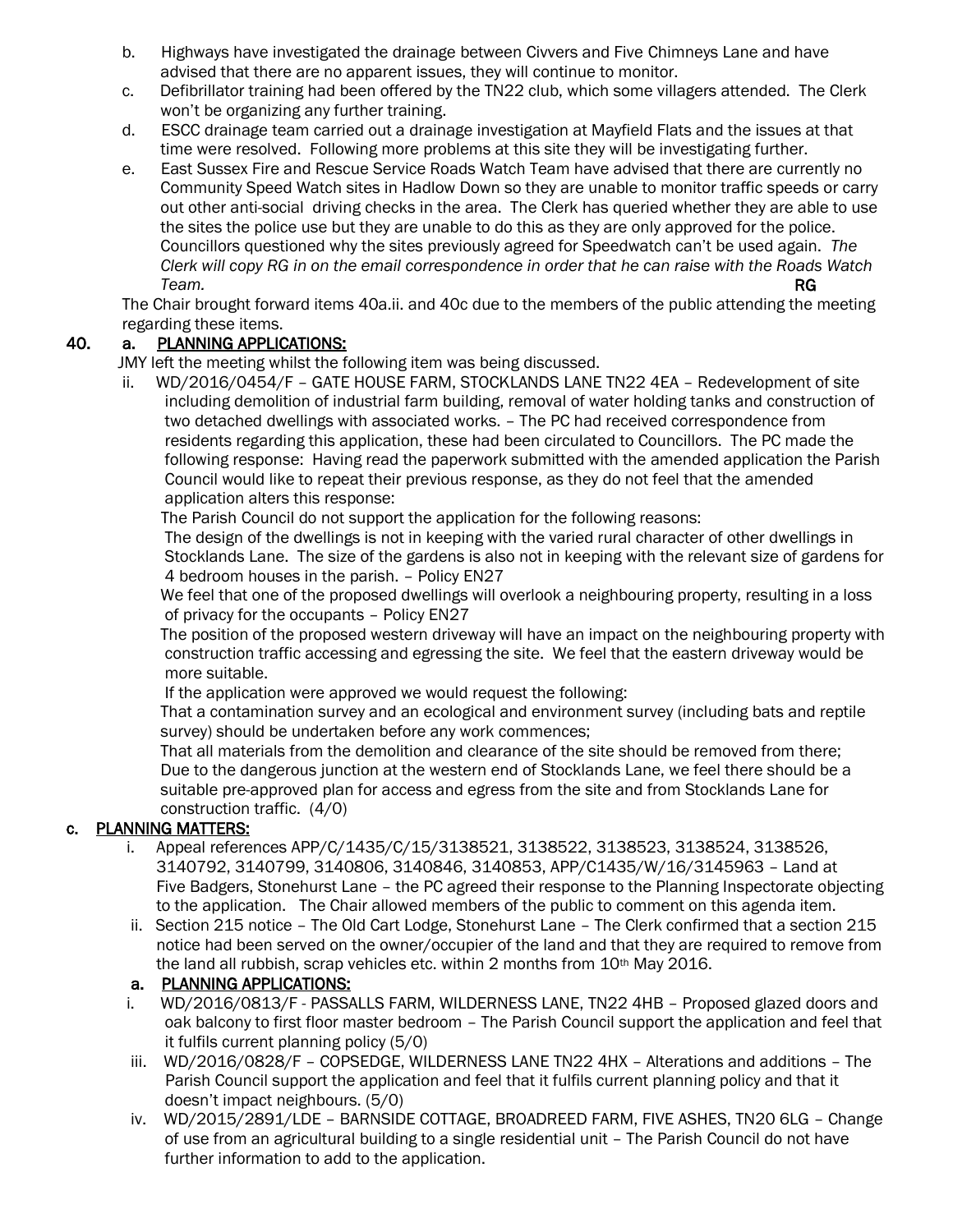### b. APPROVED APPLICATIONS:

- i. WD/2016/0266/F Brick Kiln Farm, Brick Kiln Lane Proposed stables and storage building.
- ii. WD/2015/2397/LDE Bracherlands, Main Road Use of land for storage and occasional occupation of 12 modern touring caravans and 12 historic living vans.

## 41. REPORTS FROM CLLR. ROY GALLEY ESCC & CLLR MICHAEL LUNN WDC:

 Cllr Roy Galley advised that ESCC Highways have a new maintenance contract with Costain CH2M and that there were 2 important changes – to develop an asset management approach and improved technology. ESCC Councillors will have an app where they can see when work is being undertaken. The Clerk and JMY thought that this would also be available for members of the public. Instead of reporting items via FixmyStreet they can now be reported at the following website:

 [www.eastsussexhighways.com.](http://www.eastsussexhighways.com/) RG will put details in his update for the Parish Magazine. The Chair raised about the raised road surface on the A272 following the work by South East Water, the Clerk has reported it to ESCC. Councillors also highlighted the damage caused to the pavements in School Lane by the roadsweeper, the *Clerk will write to WDC*. Clerk Clerk

 A Councillor questioned whether the School Lane road surface could be done the same time as the repair of the pavement.

 Cllr Michael Lunn (WDC) advised that the lack of a 5 year housing supply is causing concern, the portfolio holder is having meetings with the Secretary of State. On 1<sup>st</sup> April the Community Infrastructure Levy came into force, money from this will be held by WDC for infrastructure purposes. He is pursuing with Kier regarding the litter next to roads.

42. BANK RECONCILIATIONS: - for the 31<sup>st</sup> March and April 2016 were agreed and signed.

## 43. OTHER FINANCE MATTERS –

- i. Application for grant for Playing Field Associations Legal Costs the Clerk updated the meeting on the quote she had received from the Solicitor for the PC's and Playing Field Committees' costs for the new lease at the Playing Field. The PC agreed to pay these and that £2100 of the cost would be taken from the road safety reserve, the remainder would come from the 2016/17 budget.
- ii. Insurance the Clerk had given Councillors details of the quotes that had been received. It was agreed to take out Hiscox insurance with Came & Co for a 3 year period.
- iii. The annual return was agreed, as was the annual governance statement and the statement of accounts these were signed by the Chair and Clerk along with the Asset Register which was also approved. Councillors had also been sent a copy of the internal audit report and thanked the Clerk for her work on the accounts.
- iv. Statement of internal controls and review of effectiveness of internal control– these were approved by the PC.
- v. Grant funding for Village Hall the Clerk had received a request from the Chair of the Village Hall Committee for the PC to pay one or both of two invoices received for the heater work. The Clerk had queried whether the committee had strived to obtain 3 quotes for the work. It was agreed to suspend financial regulations and to pay the lower quote of £160.90 and confirm that in future for items between £100 - £2000 the committee must strive to obtain 3 quotes if they wish to apply to the PC for grant funding.

 The *Clerk will organize another meeting between the PC and the Chairs of the Playing Field, Village Hall and Community Centre committees.* Clerk **Clerk Clerk** 

## 44. REPORTS FROM COUNCILLORS (COUNCIL MATTERS AND OUTSIDE BODIES):

- i. Cllr. Michael Lunn advised that there is a lot of activity with the Uckfield Parishes Line Committee and the proposals for changes to train services.
- 45. DEED OF VARIATION AND DEED OF SURRENDER the Clerk advised that the insurance company have confirmed that both the Playing Field Committee (PFC) and the PC will need public liability insurance cover for the play equipment and that the lease should specify which party is responsible for loss and damage cover for the equipment. The PC felt that the Deed of Variation didn't need to be changed, their insurance automatically provides some loss and damage cover. Trustees of the PFC have already signed the Deed of Variation. The PC agreed to sign the Deed of Variation and the 2 plans. *GT will arrange for the PFC trustees to sign the 2 plans.* GT

 The solicitor has confirmed that once the signed documents are returned to him he will write to the St Mark's School House Trust's solicitor asking for the appropriate consents and he will also need to serve on the PFC trustees the statutory notice under the Landlord and Tenant Act.

- 46. PARISH ASSEMBLY a discussion was held on the recent Parish Assembly. The Clerk thanked those who had helped with the setting up and putting away.
- 47. RISK ASSESSMENTS GT had reviewed the risk assessment forms and had undertaken the quarterly risk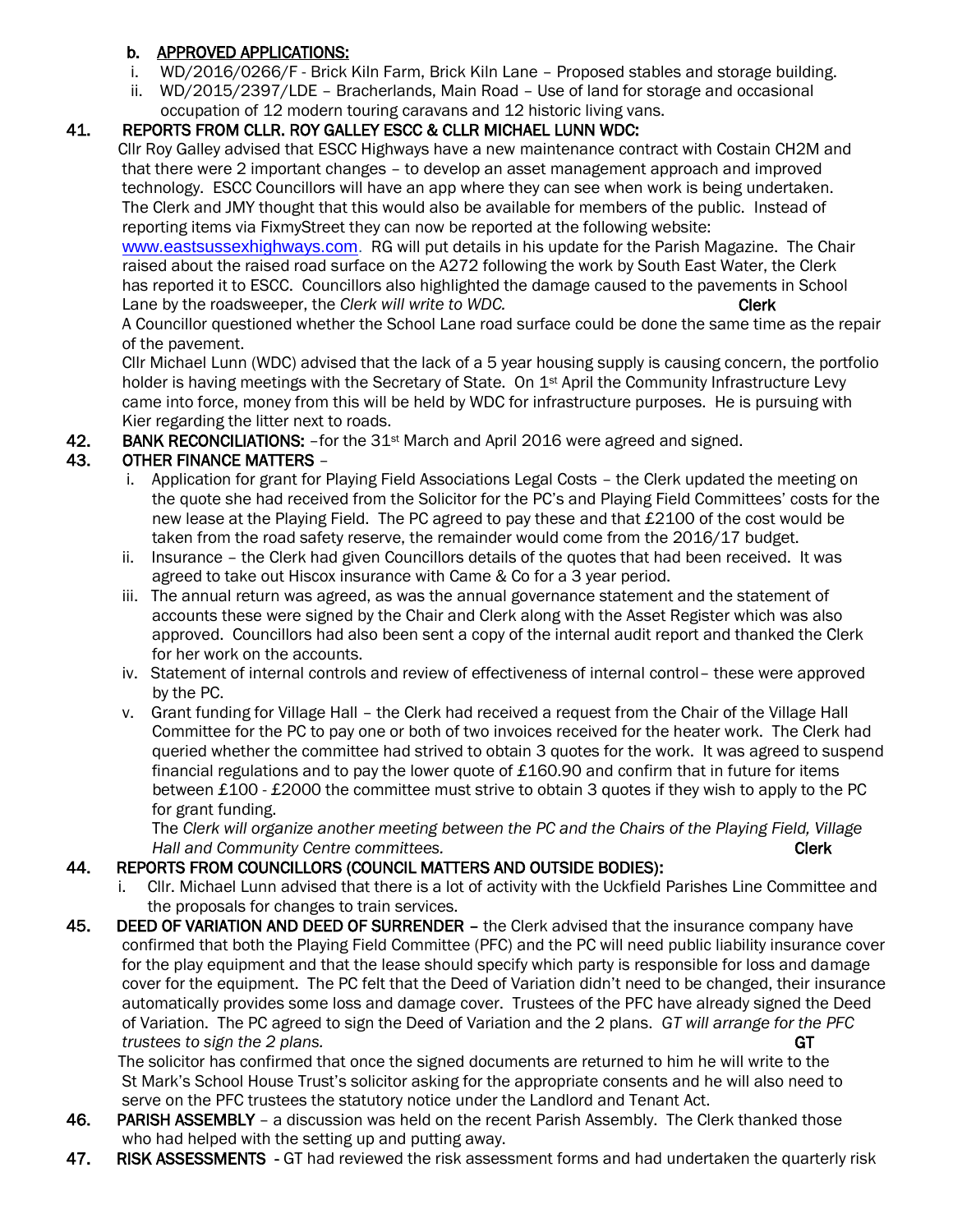assessments. He had highlighted that the bench near the old bus stop in School Lane will need repairing/removing in the next 12 months. It was agreed for the bench to be checked again in 3 months time. The perspex on the noticeboard in Main Road is dis-colouring and will need replacing soon. The Clerk advised that she has had problems with one of the doors. *GT will check the noticeboard with the Clerk.* GT/Clerk

 GT confirmed that the updated play area risk assessment has been sent to the chair of the PFC for them to undertake the quarterly assessments.

- 48. NEW COMMUNITY CENTRE overlaps with item 49.
- 49. NEIGHBOURHOOD AREA the Chair and GT updated the meeting on recent correspondence from WDC who want to look at the Village Hall and Community Centre sites separately. The Hadlow Down Community Centre committee are sending a copy of the WDC report regarding screening to their consultant.

 It was discussed whether the PC put in an outline planning application for starter homes on the Village Hall land. It was agreed not to apply for this at this stage.

*The Chair will contact WDC for the outcome of the Neighbourhood Area consultation.* SR

- 50. THREE SOUTHERN COUNTIES DEVOLUTION PLAN RG and ML updated the meeting on the plan.
- 51. VILLAGE FAYRE It was agreed for the Parish Council to have a stall at the Village Fayre. It was agreed for *GT, SR and the Clerk to contact certain residents for photographs, GT and JMY to also provide. GT to provide table and the Clerk to speak to a resident regarding the use of their gazebo.* Clerk/SR/GT/JMY

Cllr Michael Lunn didn't take part in the meeting for the following item, apart from being asked by the Chair to give his advice on fencing for the area to which he didn't have a disclosable pecuniary interest:

- 52. BOUNDARY MEETING AT THE PLAY AREA the Chair updated the PC on the meeting. Stakes had been put in marking the boundary and ownership of the trees had been clarified. The PC agreed to give Robert Thorpe a copy of the tree survey plan and the report relating to those trees on the north side. The Chair will also meet with 2 of the Trustees of the School House Trust. The PC will need to fence their side of the northern section. ML has given the PC the ditch bounding his land. It was suggested to have a low post & rail fence for the boundaries, to be discussed further once the meeting has been held with the Trustees.
- 53. SUSSEX LUND GRANT APPLICATION the Clerk advised that she had spoken to Bob Lake (BL) regarding the footpath between Hut Lane and Waghorns Lane and updated the PC on the planned work. She had advised BL to contact ESCC Rights of Way team to ensure that they agreed with the work being undertaken. The Clerk had received a copy of the grant application and raised her concerns with the PC over the application. She has requested that in future that any application forms quoting the Parish Council are sent to her well before the submission date in order that she can check any reference to the Parish Council.
- 54. PARKING IN THE VILLAGE the Chair had received correspondence from 2 residents regarding cars parked in Wilderness Lane. Residents are encouraged to report any dangerous parking to Operation Crackdown at [http://www.operationcrackdown.org/.](http://www.operationcrackdown.org/) A discussion was held on how to resolve the problem and it was agreed to put *an article in the Parish Magazine quoting rule 243 of the Highways Code where people shouldn't park within 10 metres of a junction or anywhere which would prevent access for Emergency Services. She will also cover parking in School Lane opposite the junction with Waghorns Lane, at the exit from Hut Lane onto Main Road and on pavements* . Clerk ML (WDC) will raise at WDC regarding parking decriminalization. Adoption of Hut Lane carried forward to the next meeting.

### 55. CLERK'S MATTERS:

- i. The Clerks hours were agreed and signed for April.
- ii. WDC Parish Conference no items raised to go on the agenda.
- 56. ACCOUNTS FOR PAYMENT the following payments were agreed and cheques were signed:
	- i. Helen Johnson Salary £858.33 includes £22.50 for mileage and £48.80 for expenses, £750 already paid by standing order, therefore cheque raised for £108.33.
	- ii. E. Richards £31.20 pegs for marking out land.
	- iii. Viking £67.51 stationery
	- iv. Simon P. Goacher £112.16 payroll services.
	- v. East Sussex Pension Fund £227.89 pension.
	- vi. Hadlow Down Village Hall £100 hire of hall.
	- vii. Wealden Citizens Advice Bureau £100 grant.

viii.Kent, Surrey and Sussex Air Ambulance Trust £250 grant.

ix. Sound Architect - ENGage £400 grant

The following cheques were also raised for Came & Company £273.75 insurance, Alison Stevens £99